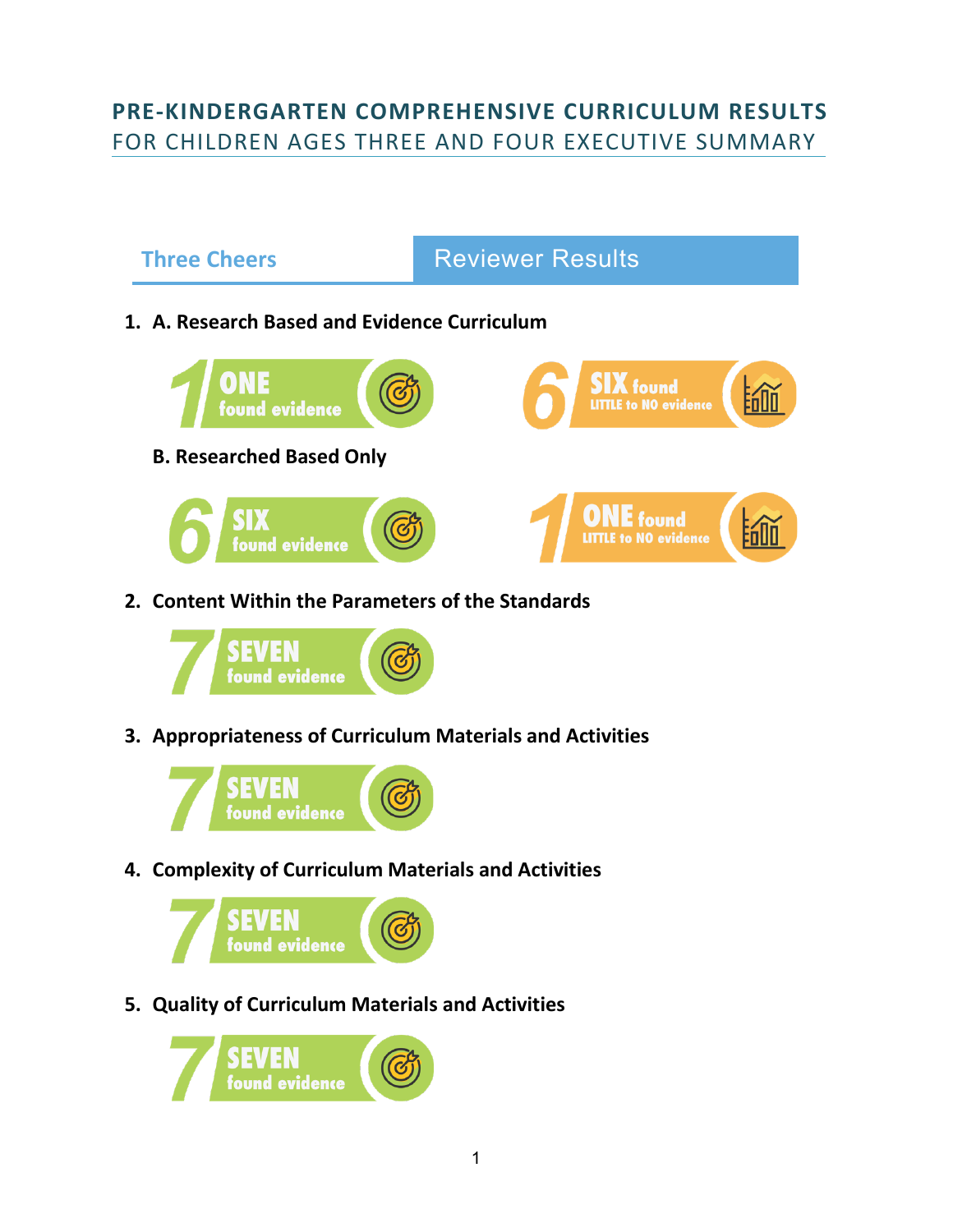## **Frog Street Reviewer Results**

**1. A. Research Based and Evidence Curriculum** 



**2. Content Within the Parameters of the Standards** 



**3. Appropriateness of Curriculum Materials and Activities** 



**4. Complexity of Curriculum Materials and Activities** 



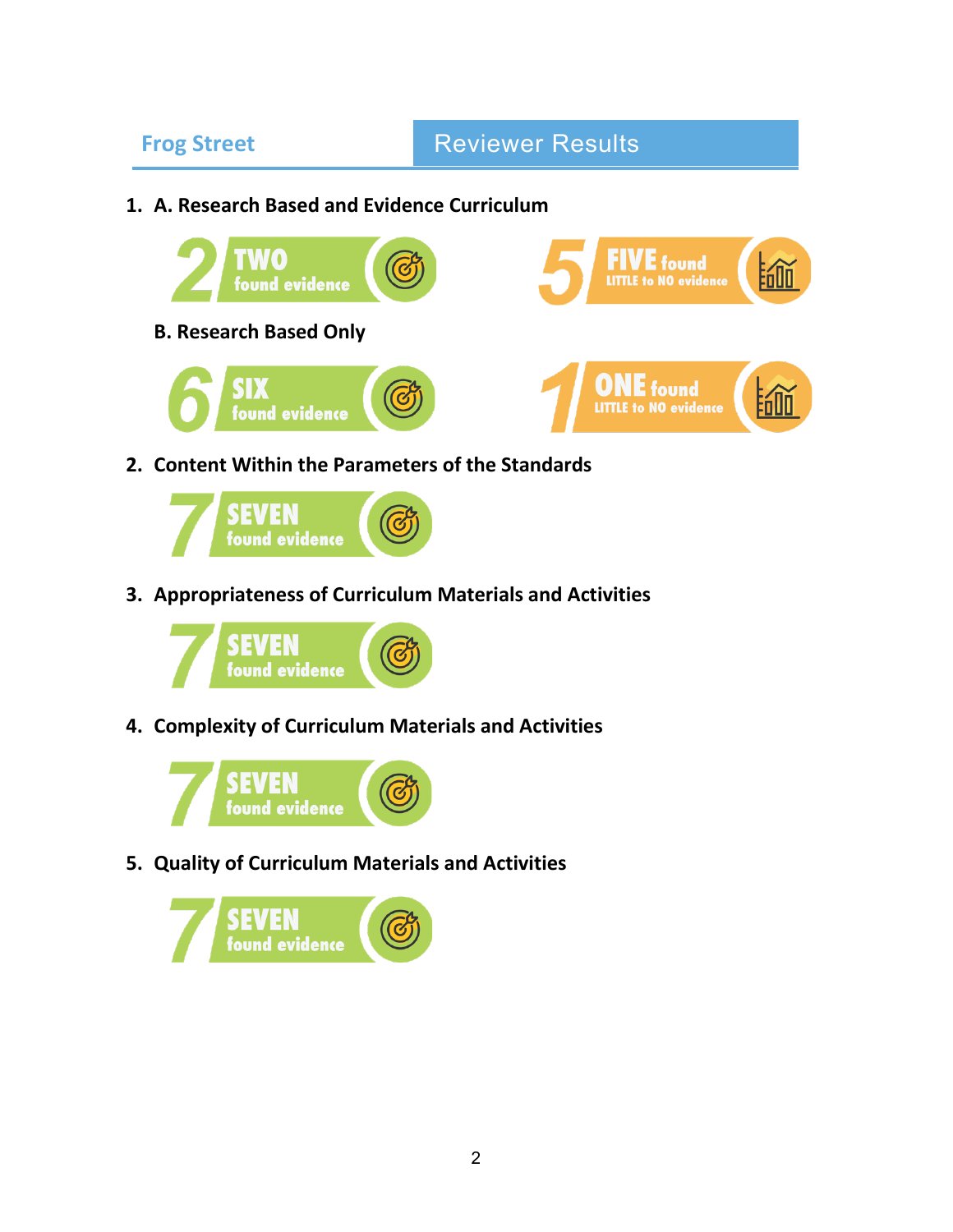# **Creative Curriculum Reviewer Results**

### **1. A. Research Based and Evidence Curriculum**



**B. Research Based Only** 





**FIVE** fou<mark>nd</mark><br>LITTLE to NO evidence

**2. Content Within the Parameters of the Standards** 





**3. Appropriateness of Curriculum Materials and Activities** 



**4. Complexity of Curriculum Materials and Activities**





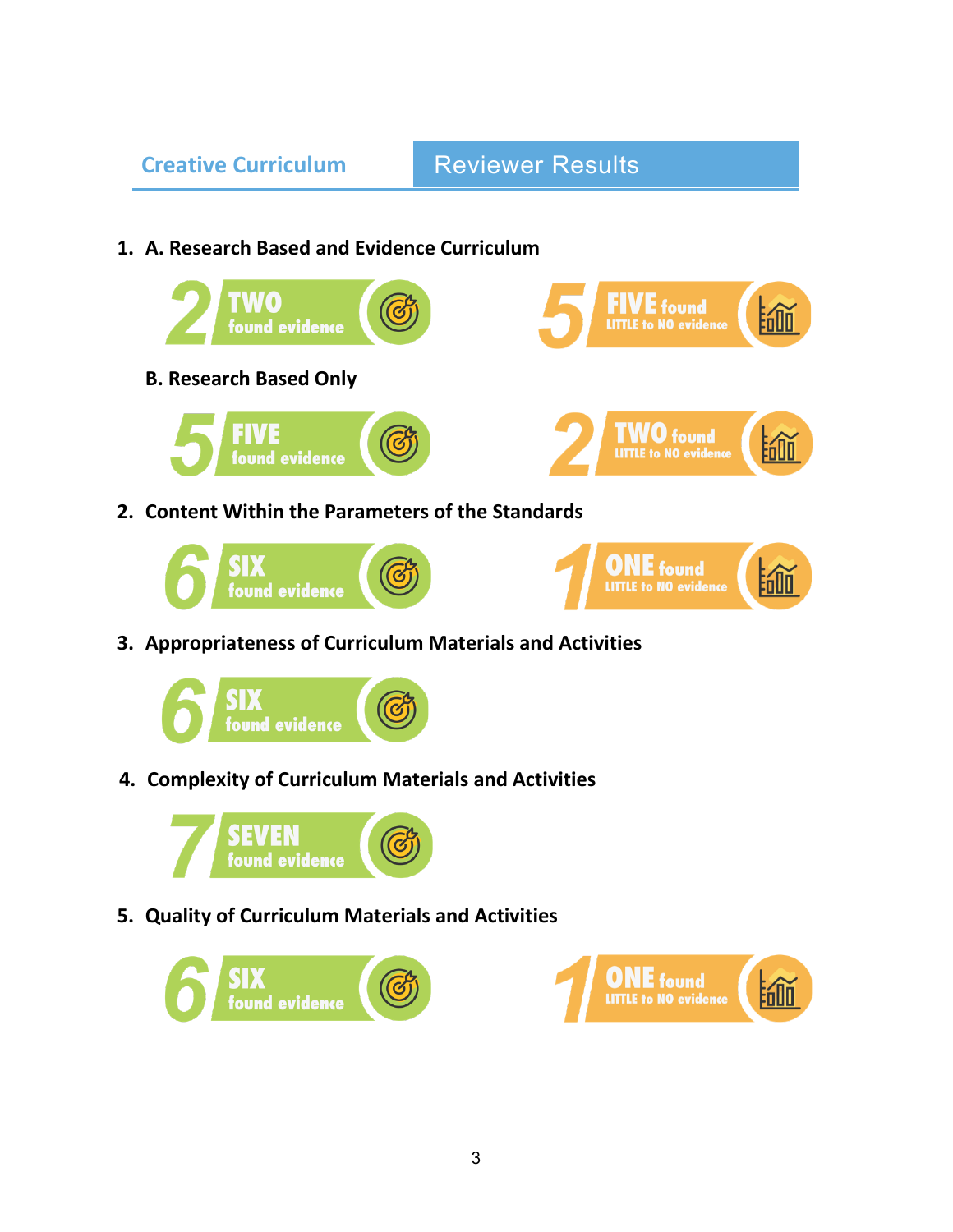**1. A. Research Based and Evidence Curriculum** 





**4. Complexity of Curriculum Materials and Activities**